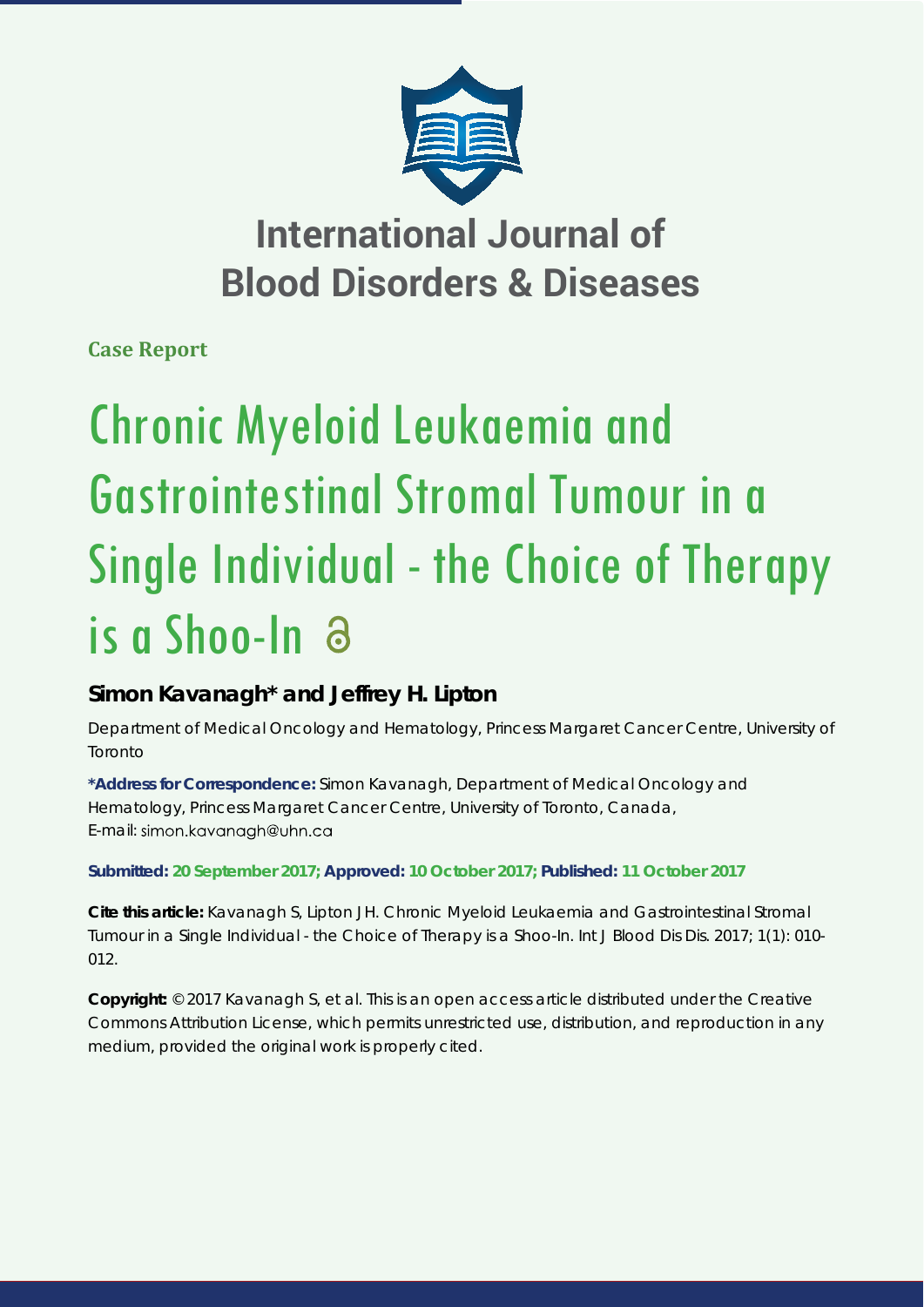#### **ABSTRACT**

Chronic myeloid leukaemia and gastrointestinal stromal tumours are rare diseases that, despite different genomic lesions, are sensitive to tyrosine kinase inhibition with imatinib. We report a case of a patient with both diagnoses and discuss the rationale for treatment.

**Keywords:** CML; GIST; BCR-ABL; c-kit; Imatinib

#### **BACKGROUND**

Gastrointestinal stromal tumours (GIST) are rare neoplasms of the gastrointestinal tract with an incidence of 10-15 per million per annum [1]. They typically involve the stomach and proximal small intestine though can affect other sites within the abdomen. Their clinical presentation is variable. Some tumours are identified incidentally while others result in abdominal pain, bleeding or, in some cases, bowel obstruction. First recognised in 1941, the main stay of treatment for these tumours was surgical resection. Unresectable, recurrent or metastatic disease was challenging to treat and traditionally considered as chemotherapy and radiation resistant. The identification of recurrent activating mutations in c-Kit (stem cell factor receptor, CD117) in these tumours [2] paved the way for targeted therapy. Chronic myeloid leukaemia (CML) is a clonal stem cell disorder caused by a balanced translocation between the long arms of chromosomes 9 and 22 [i.e. t  $(9;22)$   $(q34; q11)$ ] [3]. This translocation juxtaposes the 3' segment of the c-ABL oncogene on chromosome 9 next to the 5' region of the BCR gene on chromosome 22. This fusion gene is translated into a functional protein, BCR-ABL, which possesses constitutive tyrosine kinase signalling activity. This signalling confers a proliferative and survival advantage over normal haemopoietic progenitors. This eventually results in clinical characteristics of CML, namely splenomegaly, myeloid hyperplasia (manifesting as marked leucocytosis and thrombocytosis), anaemia and, in some cases, catabolic symptoms. Imatinib is a tyrosine kinase inhibitor (TKI) that inhibits the BCR-ABL fusion tyrosine kinase. This blockade results in apoptosis of cells dependent on ongoing BCR-ABL signalling. Imatinib also acts on platelet-derived growth factor receptors (PDGFR-α and PDGFR–β) and c-Kit and serves to inhibit the downstream effects mediated by signalling through these receptors. It has thus served as a mainstay of therapy for both CML and GIST.

#### **CASE PRESENTATION**

A 56 year old man presented in 2014 with melena and presyncopal symptoms. He was found to have normocytic anaemic (haemoglobin 70g/L); leucocyte count, differential and platelet count were normal. He commenced therapy with a proton pump inhibitor and underwent endoscopic examination which demonstrated a large ulcerated mass on the posterior wall of the stomach. Appearances were suggestive of a GIST though biopsies demonstrated only necrotic mucosa and inflamed gastric mucosa. Follow-up computed tomography (CT) demonstrated only this lesion; metastatic disease was not identified. Laparoscopic partial gastrectomy was performed electively. The procedure was uncomplicated and our patient recovered well. Tissue pathology confirmed the diagnosis of gastrointestinal stromal tumour, mixed subtype. The tumour itself was 4 x 3.4 x 3cm in size with a low mitotic rate (2 mitoses/50 high power fields) and clear resection margins. c-Kit (CD117) immunohistochemistry was positive; DOG-1 immunohistochemistry

was not performed. Molecular studies for KIT mutations were not performed. Overall this tumour was evaluated as being low risk for recurrence. Follow-up endoscopic examination was unremarkable and, given the tumour size and mitotic rate, it was felt likely that he was cured with surgical therapy. Adjuvant tyrosine kinase inhibitor therapy was not utilised. Approximately 18 months later, routine blood tests performed for monitoring of dyslipidaemia demonstrated leucocytosis. His hemoglobin was 158g/L, white cell count 31.1 x 109 /L and platelet count 235 x 109 /L. Smear review demonstrated basophilia alongside circulating metamyelocytes and myelocytes. Blasts were not evident. Liver and renal biochemistry was normal. Beyond scars consistent with prior abdominal surgery, clinical examination was unremarkable. Abdominal CT did not demonstrate hepatosplenomegaly. Bone marrow examination demonstrated marked hypercellularity with left shifted granulopoiesis. Blasts were not increased representing only 1% of all cells. Polymerase Chain Reaction (PCR) analysis of peripheral blood demonstrated the BCR-ABL transcript at diagnostic levels. Other molecular tests (JAK2 V617F and CALR mutation analysis) were negative. Accordingly a diagnosis of chronic myeloid leukaemia was made. Given the history of GIST we recommended treatment with imatinib 400mg daily. Our patient had no notable side effects from imatinib and achieved haematologic remission after 2 months of therapy. Quantitative PCR monitoring at 12 months showed a 3.2 log reduction in transcript (0.067% by International Scale) and, 3 months later, he had achieved a 3.7 log reduction (0.019%).

#### **DISCUSSION**

The majority of gastrointestinal stromal tumours have activating mutations in either c-Kit or PDGFRA [4]. The recognition of these driving mutations has allowed targeted therapy with tyrosine kinase inhibitors. Effective agents interrupt signalling through the involved receptor pathways, impairing proliferation and promoting apoptosis within the malignant cells. A multi-centre phase III clinical trial evaluated relapse-free survival (RFS) of 713 patients treated with complete resection of a primary GIST at least 3cm in size and expressing c-Kit protein [5]. Participants received either imatinib 400mg daily or placebo. The study was terminated early after a planned interim analysis demonstrated significant prolongation of RFS in imatinib treated patients (98% vs. 83% at 1 year; overall hazard ratio 0.35; one-sided  $p < 0.0001$ ). Based on these results, imatinib was approved in 2008 by the US Food and Drug Administration (FDA) and in 2009 by the European Medical Agency (EMA) for adjuvant treatment of adult patients following resection of c-Kit-positive GIST. Risk of recurrent was retrospectively assessed based on the recognised prognostic factors of tumour size, mitotic index and tumour location [6]. Imatinib was shown to be effective in groups at moderate and high risk of recurrence. Benefit was not seen in those at very low (as our patient is) and low risk of recurrent disease given the extremely low rates of relapse in these groups. Tyrosine kinase inhibitors also play a critical role in the treatment of chronic myeloid leukaemia. The